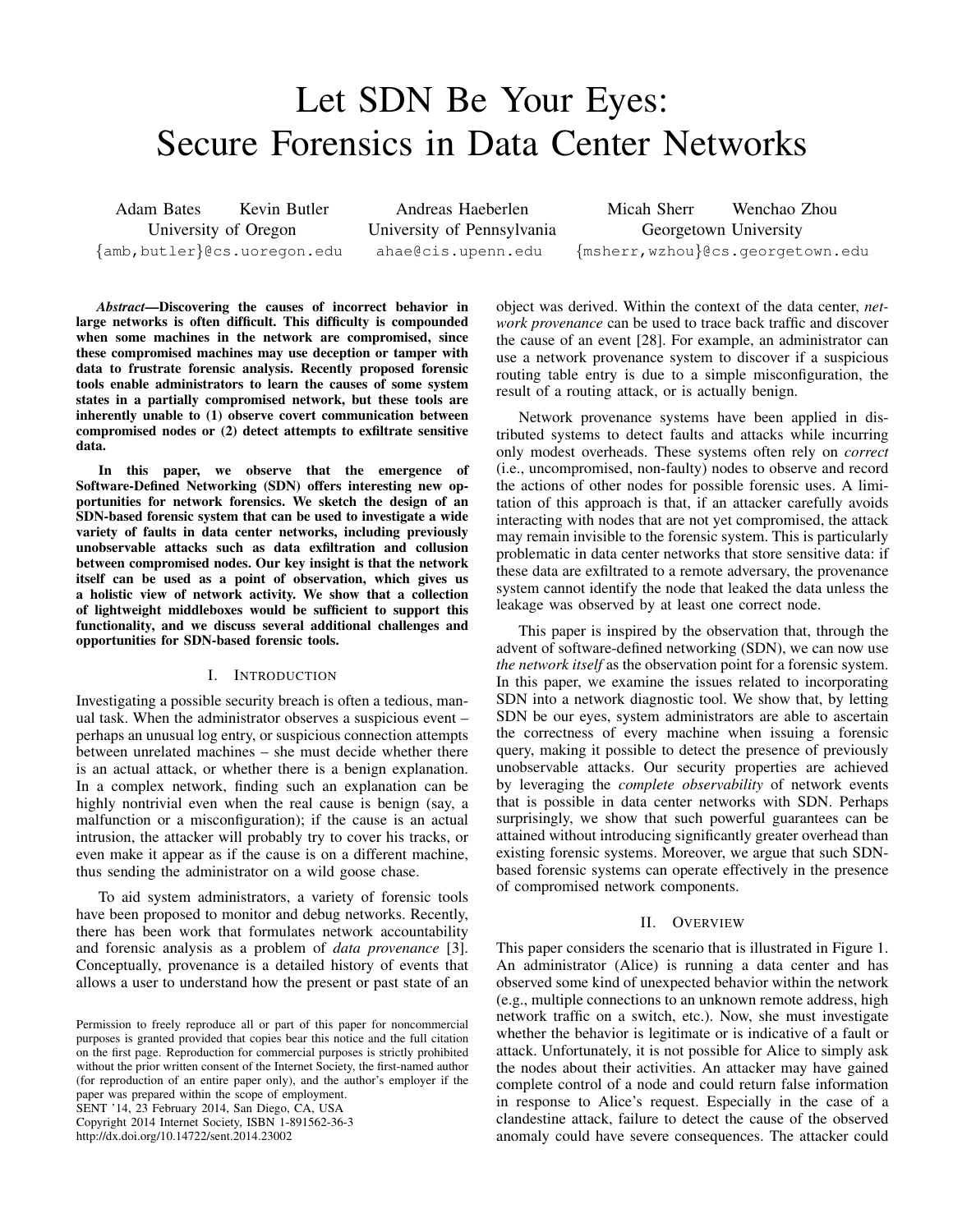<span id="page-1-0"></span>

Fig. 1: Motivating example for network forensics. Alice runs a data center and suspects that sensitive data has been leaked to the Internet by compromised nodes.

attempt to exfiltrate sensitive or classified information from the node, as was the case with Operation Aurora [\[15\]](#page-5-1).

## *A. Prior Work*

To obtain reliable information about the network, Alice can turn to a forensic system that answers queries about past and present network state (e.g. *"Why was this node sending so much traffic at time t?*"). Fearful of an active attacker, Alice cannot rely on a tool designed for non-adversarial settings (cf. [\[27\]](#page-6-1), [\[30\]](#page-6-2)) since adversaries may subvert the forensic investigation by contributing false information. Alice might also be wary of introducing trusted host components such as a virtual machine monitor [\[1\]](#page-5-2), [\[13\]](#page-5-3), host-level monitor [\[19\]](#page-6-3), or operating system [\[20\]](#page-6-4), as OSes and VMMs might be susceptible to exploitable bugs and require significant management overhead. Alice may consider turning to a trusted hardware solution [\[4\]](#page-5-4), but these require specialized devices and can also be subject to compromise [\[12\]](#page-5-5).

*Secure Network Provenance (SNP)* [\[29\]](#page-6-5) has been proposed as an alternate forensic system that can operate in untrusted environments. SNP constructs a *provenance graph* based on the execution of a network system, where each vertex in the graph represents a system state or event, and an edge represents a direct causal dependency between the corresponding system states or events. The constructed provenance graph captures transitive causes/effects of any system state or events. SNP then answers forensic queries by extracting a recursive explanation from the provenance graph, effectively *replaying* network events for Alice to review.

SNP instruments each node in the network to manage its own tamper-evident log [\[8\]](#page-5-6), recording the messages they send to other nodes, as well as those they receive. When node *A* sends a message to node *B*, *A* commits to the message with a cryptographic signature using a private key known only to *A*. In this manner, nodes are unable to forge messages about other nodes' activity. Later, when Alice issues a forensic query, SNP performs on-demand retrieval of the records from the tamperevident logs. A consistency check is performed between node responses to detect omissions or equivocations. Nodes that have lied or omitted information are marked as faulty. SNP provides the provable guarantee that an *observable* symptom of a fault or an attack can be traced to a specific event on at least one faulty node. Imposing less than 4% additional runtime CPU load and requiring just 178 bytes per message authenticator, the cost of provenance maintenance with SNP is low enough to be practical [\[29\]](#page-6-5).

#### *B. Challenges*

While SNP provides a strong guarantee even in a system that is under attack, it makes concessions that limit its usability in scenarios such as the one described in Figure [1.](#page-1-0) Since SNP detects omissions and equivocations by checking inconsistencies between node logs, multiple faulty nodes might coordinate their lies in order to avoid detection. As a consequence, SNP provides answers only to queries about behavior that is *observable by at least one correct node*; that is, SNP can answer questions about network activity when one or more of the communicating nodes are uncompromised and fully functioning. As the number of correct nodes in the network decreases, so too does the observable network state, reducing the network area the administrator can "see" when she issues a query.

Outside of the observable network, compromised nodes can exchange covert messages with impunity or even engage in clandestine activity such as data exfiltration, without fear of being detected. In addition, in the presence of faulty nodes, SNP might return an incomplete result. Though eventual detection is guaranteed, faulty nodes may coordinate to minimize the "loss" caused by a detection. For instance, a botnet master may sacrifice one compromised bot to free itself from detection.

These limitations arise due to the reliance on end hosts for information about network activity. While nodes are not inherently trusted, a critical mass of correct nodes are required, or else system performance begins to degrade. Even when correct nodes are available, they are often poorly positioned to observe the network interior. Even collectively, they cannot achieve *complete observability* of the network, which is the optimal goal of a forensic system.

## <span id="page-1-1"></span>*C. SDN as a Global Observer*

We envision that, with the advent of SDN, the *network itself* can now be used as a point of observation in forensic systems. Rather than rely on reports from end nodes, we can transform every network link into a reporting tool by programming a distributed set of SDN switches and middleboxes. Accomplishing such a feat in a traditionally network system would have been costly and extraordinarily complicated, requiring a proxy box between every node in the network. Based on a set of programmable flow table rules, SDN allows us to perform complex sets of operations on a packet as it enters a switch. By pattern matching in the packet headers, these operations permit dropping unauthorized communications, modifying headers, and forwarding packets to potentially multiple other points in the network. When an operation is not possible within the switch itself (e.g., deep packet inspection), packets can be forwarded to middleboxes or the network controller for further processing [\[2\]](#page-5-7), [\[10\]](#page-5-8). As we show in the rest of the paper, by leveraging these SDN functionalities, a set of lightweight middleboxes is sufficient to enable a holistic view of network activities even in untrusted environments.

#### III. DESIGN CONSIDERATIONS

In this section, we develop the design of an SDN-based forensic system for data center networks.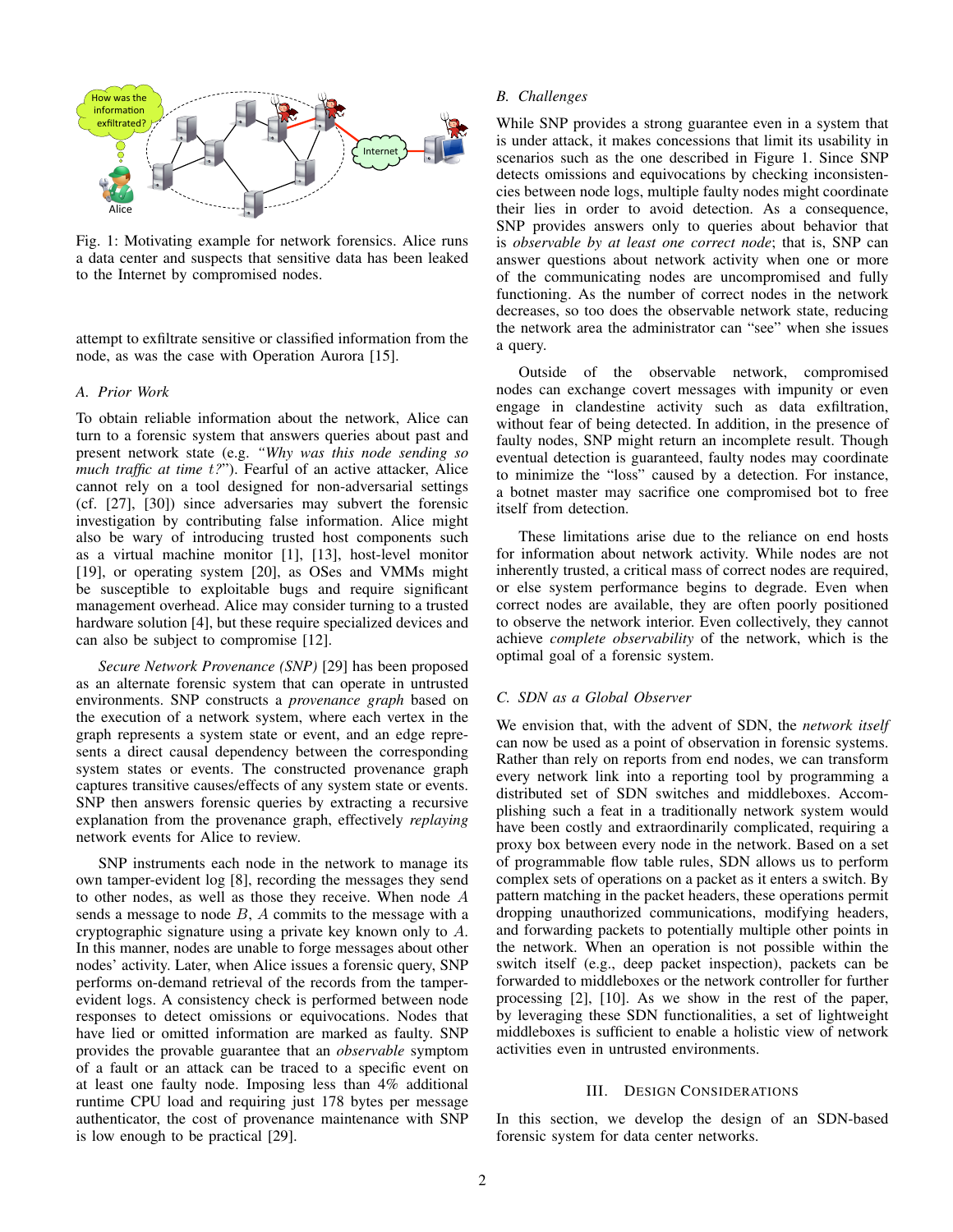Road map. In Section [III-A,](#page-2-0) we discuss the core functionality that we need from software-defined networking. Noting that the capabilities within an OpenFlow switch are insufficient to accomplish our goals, we introduce *Provenance Verification Points*, middlebox components for forensic packet processing. Section [III-B](#page-2-1) considers where to place these devices in the network: either as *in-line* devices that actively interpose on traffic, or as passive monitors of network activity. Acknowledging that efficiency will be critical to our architecture's practicality, we develop a verification protocol in Section [III-C](#page-3-0) that minimizes the computational requirements of our forensic components. In Section [III-D,](#page-4-0) we discuss the security properties of our design. Finally, Section [III-E](#page-4-1) considers the implications of including our SDN components within the network's trusted computing base.

Threat model. This work considers the task of forensic analysis in a data center that is comprised entirely of SDN/OpenFlow switches. Many recent reports have indicated growing interest in the deployment of SDN in real-world data centers [\[6\]](#page-5-9), [\[11\]](#page-5-10).

At any time, one to many of the data center's nodes may suffer a benign failure or be compromised by a malicious attacker. Nodes may not only crash, but also silently change behavior and continue to operate. It then becomes the administrator's task to determine the cause of the problem, bearing in mind that the affected nodes may take countermeasures to evade detection. Therefore, we conservatively assume that Byzantine faults [\[16\]](#page-5-11) will occur – adversarial nodes do not need to obey our protocols and may behave arbitrarily – and we say that the affected nodes are *faulty*, regardless of whether they are compromised or simply malfunctioning. (We also say that a uncompromised, non-faulty nodes are *correct*.) In particular, faulty nodes may attempt to hide from the administrator and they may collude, although any messaging that occurs between them must flow through SDN switches (as with all other data center traffic). We assume the standard computational bounds—our adversary cannot invert cryptographic hashes or forge digital signatures.

We assume that all inter-node communication in the data center takes place through the monitored physical network; out-of-band communication via wireless technologies or sneaker nets is not possible. Similarly, communication entering or leaving the data center must pass through SDN switches. We leave the matter of covert channels (e.g. timing) to future work, although we discuss a possible detection strategy in Section [IV.](#page-4-2) For simplicity, we assume that the network is lossless, although we also discuss the implications of packet loss in Section [IV.](#page-4-2)

Finally, we make the following assumptions about security of our network infrastructure. We assume that our switches and network controller cannot be compromised by an adversary. Mechanisms for SDN security is an emerging field that is out of scope to this work [\[14\]](#page-5-12), [\[22\]](#page-6-6), [\[23\]](#page-6-7), [\[26\]](#page-6-8). Finally, we introduce a forensic middlebox in Section [III-A;](#page-2-0) *we do not assume that these middleboxes are secure*. We address the matter of middlebox failure in Section [III-E.](#page-4-1)

# <span id="page-2-0"></span>*A. OpenFlow Requirements*

While SDN allows us to extend network functionality, there are limits to the operations that can be performed on an

<span id="page-2-2"></span>

Fig. 2: *Provenance Verification Points* (PVPs) are SDN middleboxes that collect forensic information. Dotted lines represent logical groupings and links, and solid lines represent physical links.

OpenFlow switch. These actions include packet forwarding, dropping, flooding, and header modification [\[21\]](#page-6-9). Action sets are associated with flow table rules that are enabled through performing pattern matching over the packet header fields. OpenFlow switches also maintain minimal state per flow. More complex features (e.g., inspecting packet payloads) can be achieved by forwarding packets to the network controller or to some other middlebox; traffic replication for enhanced network features is an application of SDN that is available in enterprise products [\[2\]](#page-5-7) and has been explored in the literature [\[7\]](#page-5-13), [\[10\]](#page-5-8). Our architecture relies on two SDN primitives: forwarding traffic to middleboxes, and dropping traffic that does not adhere to a specified behavior.

The SDN functionality available on a switch is not sufficient to build a forensics system, so our design must feature a middlebox component. We call these middleboxes *Provenance Verification Points*, or *PVPs*. Each PVP is responsible for monitoring activity for some subset of system nodes; determining the exact number of middleboxes required for deployment is a task that is explored elsewhere in the literature [\[5\]](#page-5-14), [\[7\]](#page-5-13), [\[9\]](#page-5-15), [\[24\]](#page-6-10), [\[25\]](#page-6-11). As a demonstrative example, Figure [2](#page-2-2) shows a FAT tree topography in which one PVP is allocated to monitor traffic in each pod [\[17\]](#page-5-16).

For each permissible flow type in our data center, we install OpenFlow forwarding rules that direct traffic through a PVP. These rules act as hooks into our forensic system. In short, our SDN policies ensure that all traffic is either blocked or monitored. The adversary is able to communicate across the network through the permitted flows; however, the administrator will later be able to uncover the adversary's actions by issuing forensic queries. In the remainder of this section, we explore how to best integrate the PVP component into our forensic tool.

#### <span id="page-2-1"></span>*B. Middlebox Routing*

We first consider how to route network traffic to the PVPs. The two basic forms of middlebox routing are visualized in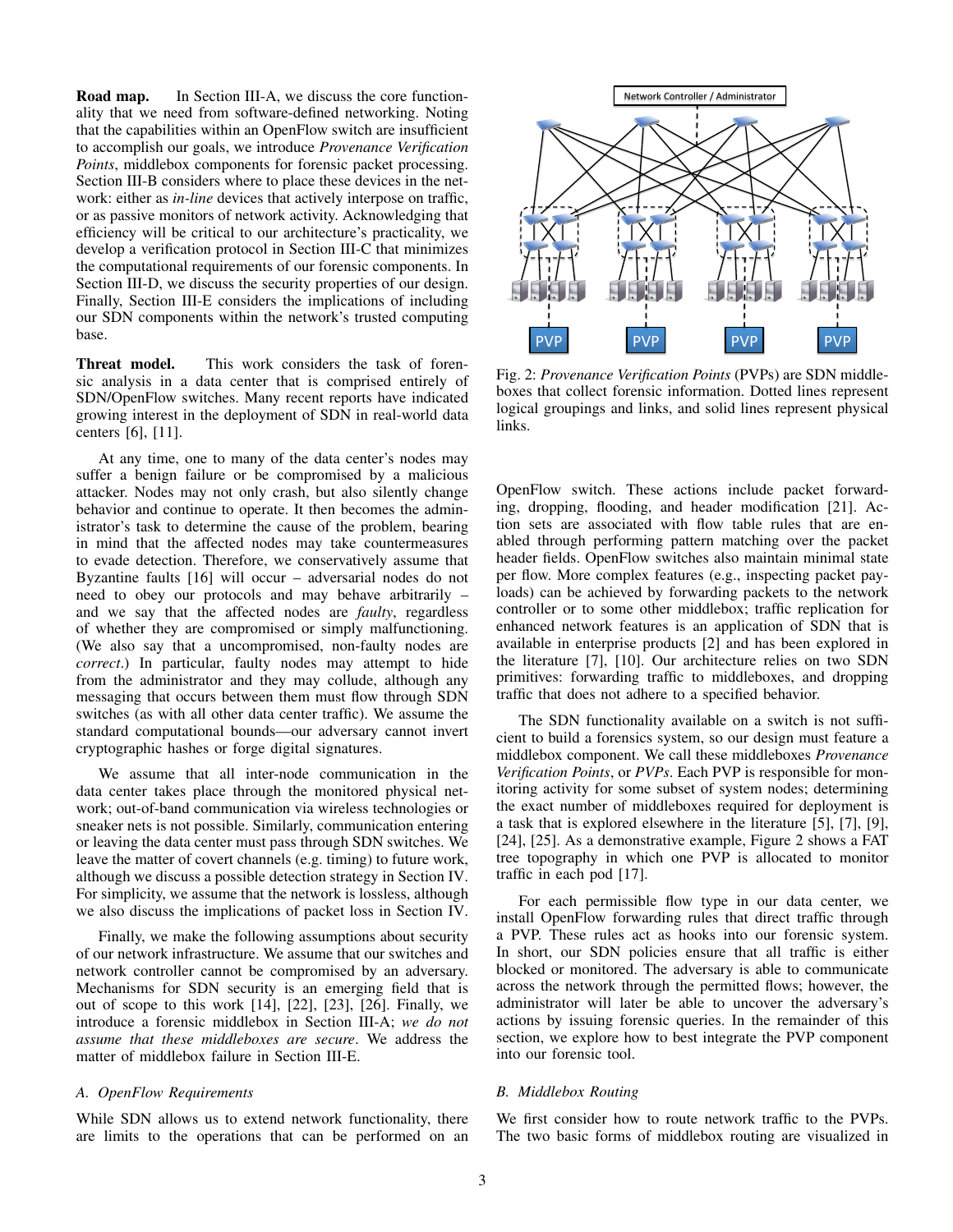<span id="page-3-2"></span><span id="page-3-1"></span>

Fig. 3: Two methods of PVP interaction. The time of each message transmission is marked in parentheses.

Figure [3:](#page-3-1) *traffic interposition* [\(3a\)](#page-3-2) and *traffic mirroring* [\(3b\)](#page-3-3). For our purposes, traffic interposition would allow PVPs to actively enforce message commitment protocols, dropping messages that were not digitally signed by the senders. In contrast, traffic mirroring does not allow instantaneous policy enforcement, but minimizes packet latency.

Due to the additional latency imposed by traffic interposition, we opt for the passive observation model of traffic mirroring. A negative consequence of our choice is that our forensic system cannot actively detect (or prevent) exfiltration attempts since PVPs may receive copies of outgoing packets after the corresponding copies have exited the data center. However, our design still significantly aids in the *forensic process* since the PVPs capture a copy of all traffic that occurred during the exfiltration. Hence, PVPs may still provide verification over network events (explained in the next section) and investigators can identify the source of the exfiltration.

More generally, when a PVP detects a message that has not been properly signed, it can alert the system administrator and request that the network controller isolate the offending node.<sup>[1](#page-3-4)</sup> Insertion of flow table rules has been shown to add processing delays on the order of tens of milliseconds [\[23\]](#page-6-7); taking into account processing delay at the PVP, we estimate that the faulty node could be sandboxed within hundreds of milliseconds of its first unauthorized transmission.

## <span id="page-3-0"></span>*C. Lightweight Monitoring*

While SDN makes it easy to mirror packet transmissions to arbitrary points in the network, it is much more difficult to process those packets in a manner that allows the forensic system to keep up with network traffic. If the PVPs are slower than the network's real time communications, their buffers would become exhausted, leading to message loss, which in turn would break the *complete observation* property that we are attempting to achieve in our forensic system. We thus identify the minimum functionality necessary for PVPs to provide while still facilitating complete and correct forensic querying. This means that PVPs must possess all of the required information to help Alice explore complex series of states, such as inspecting the causal chain that led to a packet's transmission.

To accomplish this, we propose that the PVPs operate as a verification layer in an inter-node commitment protocol, much <span id="page-3-3"></span>like the accountability system described in PeerReview [\[8\]](#page-5-6), [\[29\]](#page-6-5). PeerReview allows correct nodes to defend themselves against false accusations, but it cannot attest to the actions of multiple incorrect nodes that communicate. Extending the PeerReview protocol with PVPs makes these attestations possible. Each cross-node communication, even between two faulty nodes, is monitored by the corresponding PVP, and an evidence for the communication is retained. Such capability allows PVPs to achieve full observability and catch a wider class of misbehavior than SNP.

Informally, the PVP participates in the commitment as follows: Node *A* wishes to send a message *m* to node *B*. To do so, *A* first records an entry for *m* in a local append-only tamper-evident log. As *A* appends to the log, a hash chain of its actions is incrementally built. Next, *A* sends *m* to *B* along with a signed copy of the new hash, as well as a short hash chain segment that connects this hash to the previous signed hash. Within the network, this message is mirrored and arrives at both Node *B* and a PVP. Both *B* and the PVP verify *A*'s signature and the hash chain. The PVP stores the signed authenticator, and then discards the message. Meanwhile, Node *B* continues the protocol by sending an acknowledgement (ACK) to *A*, following the same procedure as *A* did in its original message. The network also mirrors the ACK such that it arrives at Node *A* and the PVP. Both *A* and the PVP verify *B*'s signature and hash chain, and the PVP retains this signed authenticator. The PVP now possesses proof of both message *m* and its acknowledged receipt.

Later, Alice suspects a potential attack on her network around the time *m* was sent. She queries the nodes in the network about *m*, its derivation, and its consequences. That is, she asks *"Why did m exist at time t, and what other events were a result of m?"*. Consider the case in which *A* and *B* are both faulty and wish to hide *m*'s presence. In previous accountability systems, they would have been able to deny knowledge of message *m*, as no correct system component observed *m*'s existence. However, the PVP now possesses proof of *m*'s transmission by *A* and receipt by *B*. Alice can demand a transcript of network activity from the relevant parts of *A*'s and *B*'s respective local logs, then compare the transcripts to the PVP's list of authenticators. She will be able to detect the absence of the message and its acknowledgment, and declare both *A* and *B* to be faulty.

<span id="page-3-4"></span><sup>&</sup>lt;sup>1</sup>We separate PVPs and network controllers in our design, but the PVP component could also run atop the controller.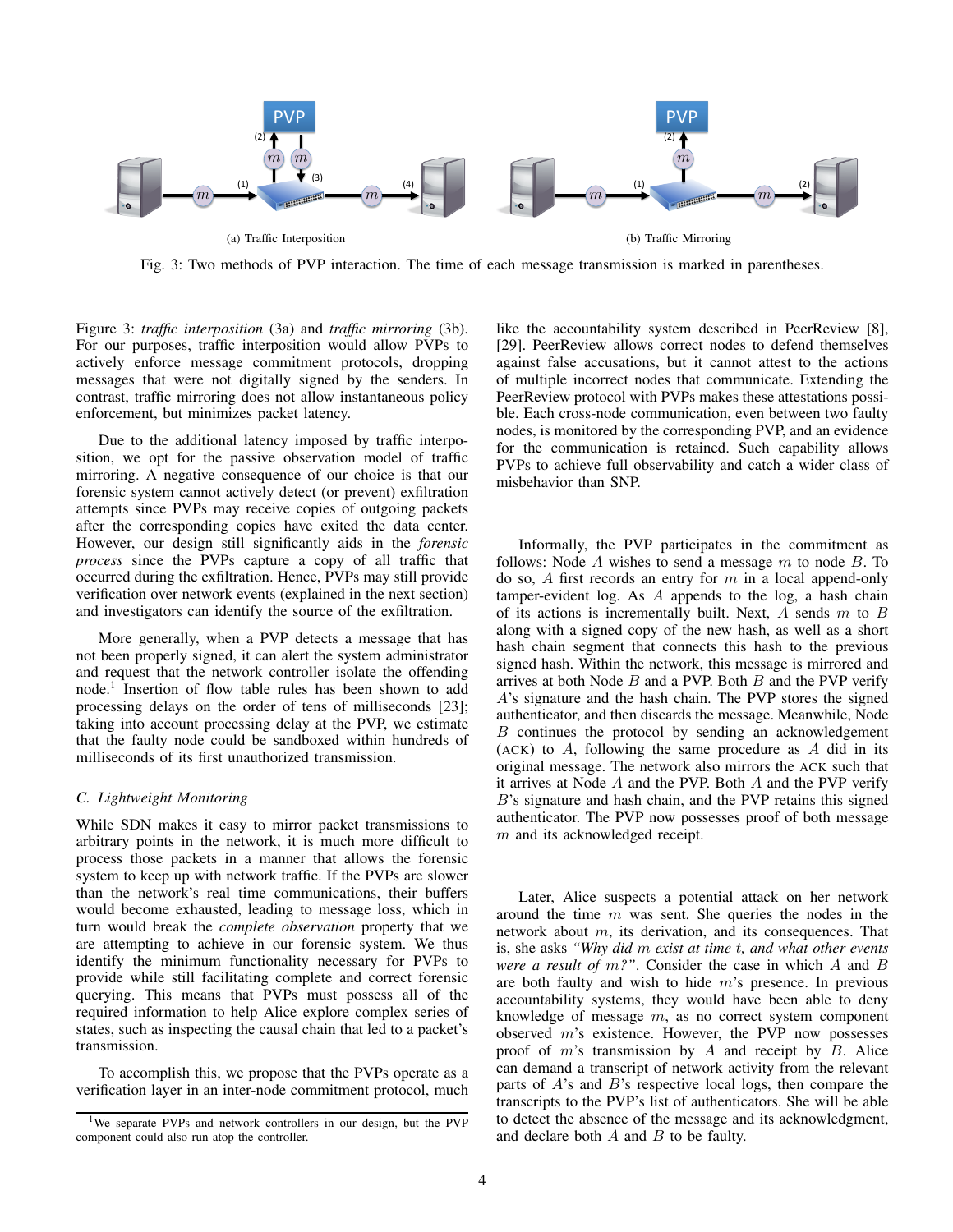The above protocol can be optimized such that the PVP can maintain all state within memory, avoiding the need to write to disk. Periodically, each node can be required to report on the contents of their local log. The PVP can use this report to confirm that its own records are complete, then chain the hashes together and discard the individual authenticators. The end of the hash chain serves as a proof of a node's activity over the entire timespan. A node that fails to report on its activity within a required time interval is flagged as faulty.

## <span id="page-4-0"></span>*D. Security Properties*

We have sketched the design for a distributed set of SDN components. The message commitment system employed represents the previous state of the art in forensic analysis [\[29\]](#page-6-5). We now summarize the additional guarantees that are provided by our SDN-based tool:

Detect covert communication. In traditional network architectures, capturing messages exchanged between compromised nodes is difficult: if no honest node is on the path between the two compromised nodes, then the communication will go unnoticed. Our global observer model (see Section [II-C\)](#page-1-1) eliminates unmonitored communication paths for explicit messages by instantiating SDN policies that forward a copy of all communication to a PVP. When PVPs are queried during a forensic investigation, the network operator will discover the attempted covert communication.

Detect equivocation. In previous systems, nodes were able to equivocate about their actions when responding to multiple queries; a faulty node could make inconsistent claims about the local inputs through which a particular message was derived. For example, in a BGP application, a faulty node could send conflicting route updates to two of its neighbors. In the past, both of the neighbors would need to be correct at query time in order to detect this lie. Using PVPs, though, we already have a full snapshot of network events. As a result, the inconsistent claims of the faulty node can be detected.

Response availability. As specified, our system cannot guarantee that forensic records will still exist at the time that a query is issued. This is because message content is recorded locally by the nodes, rather than globally at the PVPs. As a result, when a node becomes faulty through compromise or drive failure, we must assume its forensic records will be lost. However, by maintaining the authenticators associated with each message, PVPs possess a proof of each node's correspondence. Because the PVPs possess the authenticators associated with the lost forensics, the absence of the records is detectable by the administrator. As a result, the administrator will know that the node is faulty, even though she will be unable to observe some of its actions.

One of the primary objectives of a forensic system is to identify nodes that are incorrect due to compromise, hardware failure, etc.; through storing message authenticators, the PVPs offer the ability to detect all incorrect nodes in the network at any time. This is already a powerful guarantee. However, in environments where all network activity must be guaranteed to be *replayable* at a later date, we note that the PVP architecture would also be able to facilitate this ability. To do so, the PVPs would need to keep a complete log of all messages, rather than solely storing the authenticators. This additional forensic power would require significantly more computational provisioning for the PVP architecture.

## <span id="page-4-1"></span>*E. Are PVPs Trustworthy?*

Up to this point, we have treated the PVPs as a trusted component. We consider the PVP to be a highly specialized middlebox that is only responsible for its role in the verification protocol. The PVP must receive packets, verify their signatures, perform a hashing operation, and then respond to queries from the network operator. We estimate that the PVP could be implemented in a sufficiently small codebase to be a candidate for formal verification. It may even be possible to implement the PVP in hardware as an ASIC device [\[4\]](#page-5-4).

However, it is not strictly necessary to trust the PVPs. Since nodes commit their messages to one another using cryptographic signatures, nodes have the required evidence to defend themselves if the PVP presents a false history of events. The PVP does not possess the private keys of the nodes, and so cannot forge messages.

More generally, if a PVP is faulty, then the global observation property no longer holds. Importantly, the portion of the network that is monitored by correct PVPs maintains the security properties described in the previous section (since all messages in that segment of the network are observed by honest observers). Notably, in the presence of faulty PVPs, the security guarantees of our system gracefully degrade to those provided by SNP [\[29\]](#page-6-5).

Additionally, a dishonest PVP can falsely claim that a node has sent an unauthenticated message. Because a node cannot present evidence that it did not send a particular message, this creates the potential for deniability and inconsistency between messages from the accused node and the dishonest PVP. In this case, it will be necessary for the system administrator to intervene and resolve the conflict and determine whether the node or the PVP is faulty (or both).

## IV. DISCUSSION

<span id="page-4-2"></span>Building the Provenance Verification Points presents a variety of technical challenges and opportunities. Having described a prototype PVP design that allows a holistic view of the network, we identify some additional challenges that we hope to address in future work:

Message loss. Message loss sometimes is inevitable in networks due to traffic bursts, policy errors, or malicious attacks. However, we believe that some features of SDN can be used by the PVPs to detect and recover from message loss. We consider the following two scenarios:

If message loss occurs between a sender node *A* and the corresponding receiver node *B* (i.e., *B* did not receive the message sent by *A*), then *B* will not send an ACK and *A* can retransmit the message after a timeout expires. The PVP will observe the retransmission and (eventually) *B*'s acknowledgment of the message.

If message loss occurs between either *A* or *B* and the PVP, then the PVP will be able to detect the drop by polling the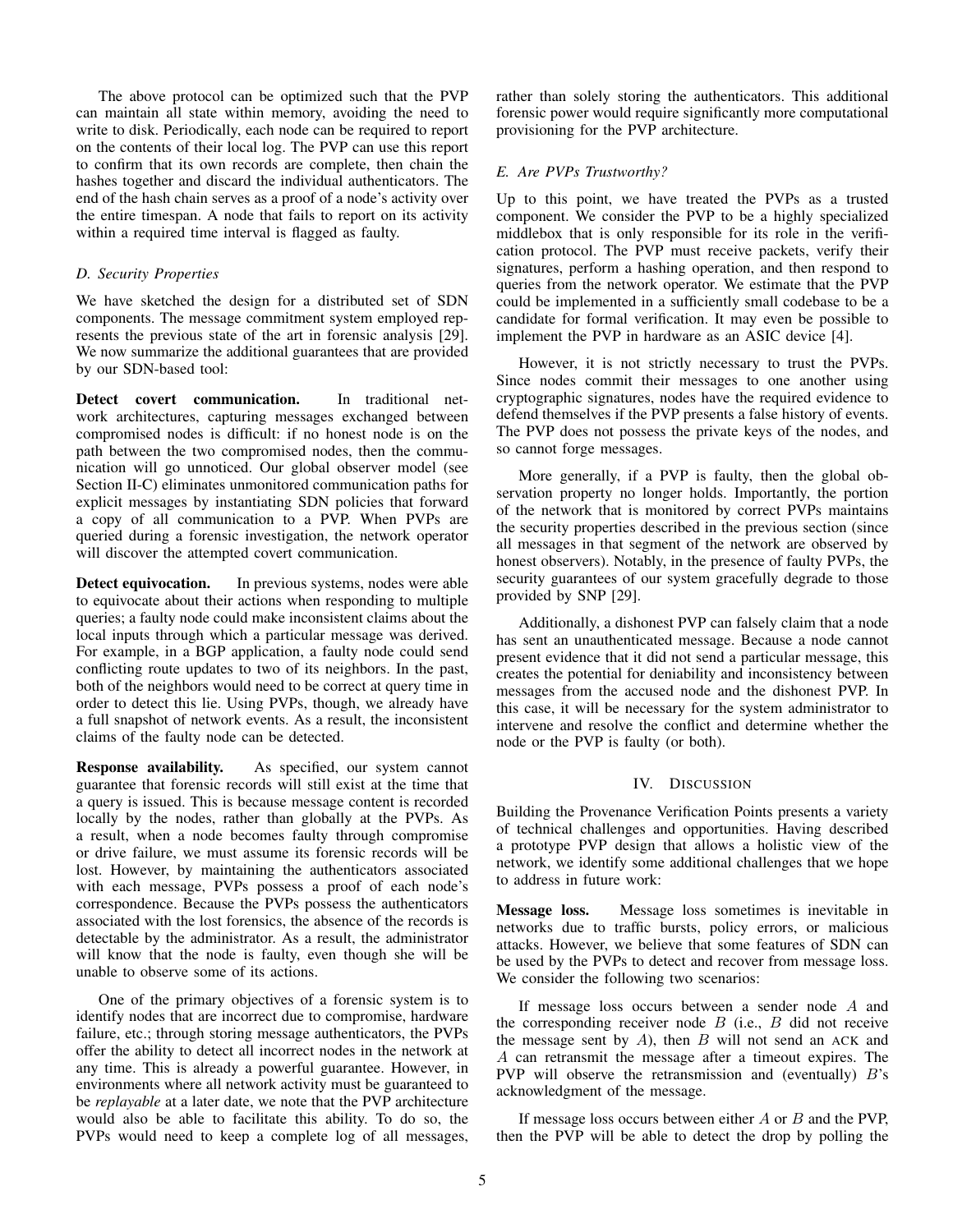switch for flow statistics [\[21\]](#page-6-9); the switch's *bytes sent* will not match the PVP's *bytes received*.

Timing side channels. In networked systems and even individual hosts, covert channels are myriad, and can be difficult to detect and remove. While our system captures all explicit message exchanges, the monitored network may be vulnerable to a *timing* side channel attack in which faulty notes can send implicit messages to one another through measurement delays between innocuous explicit messages. We remark that, by recording timing information in our message commitment protocol [\[29\]](#page-6-5), the administrator will have the necessary information to later test for the presence of the timing channel. Timing based channels have been shown to be difficult to hide from a suspicious observer [\[18\]](#page-5-17), and so the administrator may catch the faulty nodes through replaying the portion of the log in which the covert message was embedded.

Forensic automation. A common obstacle to forensic system deployment is the requirement for application instrumentation. For example, SNP required the insertion of several hundreds of lines of code in the Hadoop MapReduce implementation [\[29\]](#page-6-5). We envision that SDN can also be used to overcome this obstacle by extending the concept of *external specifications* of application behavior. External specifications were proposed in SNP as a method of overcoming closedsource applications; the specification was placed in a proxy box, which would use the high-level description of application behavior in order to extract network provenance. We believe that external specifications could also be expressed as a set of flow table rules that handle the different forms of application traffic. We intend to write a utility that parses a specification and outputs OpenFlow rules, thus automating the process of programming the network. These rules would be responsible for directing network traffic to additional forensic middleboxes, which would remove the need for instrumentation within the nodes.

**Performance considerations.** Our system is based on a message commitment architecture that has been shown to impose acceptable overheads [\[29\]](#page-6-5). We anticipate the discovery of further interesting design tradeoffs in the deployment of our architecture. For example, network overhead will decrease as the placement of PVPs becomes more localized within the network; however, this will require provisioning additional PVPs. Additionally, PVPs may periodically fail. Compensating for PVP failure requires the introduction of PVP redundancy and an efficient form of recovery. We intend to better characterize the tradeoffs between reliability and performance in future work.

## V. CONCLUSION

This paper explores software-defined networking's ability to aid in the forensic analysis of distributed systems. While SDN grants novel capabilities, we have shown that the design of SDN-based forensic components must be carefully considered prior to deployment in data center environments. Through introducing the *Provenance Verification Point* component, we have demonstrated the ability to detect the presence of attacks that were previously unobservable by forensic systems. In doing so, we have shown that SDN is an important missing piece in existing forensic systems that allows system administrators to achieve total observability of network activity.

#### ACKNOWLEDGMENTS

We thank the anonymous reviewers for their insightful comments and suggestions. This work is partially supported by the National Science Foundation through grants CNS-1054229, CNS-1064986, CNS-1065130, CNS-1118046, CNS-1149832, CNS-1204347, and CNS-1254198, and by DARPA contract FA8650-11-C-7189.

#### **REFERENCES**

- <span id="page-5-2"></span>[1] M. Basrai and P. M. Chen. Cooperative Revirt: Adapting Message Logging for Intrusion Analysis. Technical Report CSE-TR-504-04, University of Michigan, 2004.
- <span id="page-5-7"></span>[2] Big Switch Networks, Inc. Big Tap: Monitor Traffic Everywhere, Deliver Traffic Anywhere, 2012. Available at [http://www](http://www.bigswitch.com/products/big-tap-network-monitoring)*.*bigswitch*.*com/ [products/big-tap-network-monitoring.](http://www.bigswitch.com/products/big-tap-network-monitoring)
- <span id="page-5-0"></span>[3] P. Buneman, S. Khanna, and T. Wang-Chiew. Why and Where: A Characterization of Data Provenance. In *International Conference on Database Theory (ICDT)*, Jan 2001.
- <span id="page-5-4"></span>[4] B.-G. Chun, P. Maniatis, S. Shenker, and J. Kubiatowicz. Attested Append-Only Memory: Making Adversaries Stick to Their Word. In *Proceedings of 21st ACM SIGOPS Symposium on Operating Systems Principles (SOSP)*, Oct 2007.
- <span id="page-5-14"></span>[5] C. Dixon, H. Uppal, V. Brajkovic, D. Brandon, T. Anderson, and A. Krishnamurthy. ETTM: A Scalable Fault Tolerant Network Manager. In *Proceedings of the 8th USENIX Conference on Networked Systems Design and Implementation (NSDI)*, Mar 2011.
- <span id="page-5-9"></span>[6] S. Elby. Software Defined Networks: A Carrier Perspective. In *Open Networking Summit*, Oct 2011.
- <span id="page-5-13"></span>[7] A. Gember, P. Prabhu, Z. Ghadiyali, and A. Akella. Toward Software-Defined Middlebox Networking. In *Proceedings of the 11th ACM Workshop on Hot Topics in Networks (HotNets)*, Aug 2012.
- <span id="page-5-6"></span>[8] A. Haeberlen, P. Kouznetsov, and P. Druschel. PeerReview: Practical Accountability for Distributed Systems. In *ACM Symposium on Operating Systems Principles (SOSP)*, Oct 2007.
- <span id="page-5-15"></span>[9] B. Heller, R. Sherwood, and N. McKeown. The Controller Placement Problem. In *Proceedings of the 1st Workshop on Hot topics in Software Defined Networks (HotSDN)*, Aug 2012.
- <span id="page-5-8"></span>[10] V. Heorhiadi, M. K. Reiter, and V. Sekar. New Opportunities for Load Balancing in Network-wide Intrusion Detection Systems. In *Proceedings of the 8th International Conference on Emerging Networking Experiments and Technologies (CoNEXT)*, 2012.
- <span id="page-5-10"></span>[11] U. Hoelzle. OpenFlow at Google. Available at [http://youtu](http://youtu.be/VLHJUfgxEO4)*.*be/ [VLHJUfgxEO4.](http://youtu.be/VLHJUfgxEO4)
- <span id="page-5-5"></span>[12] B. Kauer. OSLO: Improving the Security of Trusted Computing. In *USENIX Security Symposium*, Aug 2007.
- <span id="page-5-3"></span>[13] S. T. King and P. M. Chen. Backtracking intrusions. In *Proceedings of the 19th ACM Symposium on Operating Systems Principles (SOSP)*, Oct 2003.
- <span id="page-5-12"></span>[14] D. Kreutz, F. M. Ramos, and P. Verissimo. Towards Secure and Dependable Software-Defined Networks. In *Workshop on Hot Topics in Software Defined Networks (HotSDN)*, August 2013.
- <span id="page-5-1"></span>[15] G. Kurtz. Operation Aurora Hit Google, Others, Jan 2010. Available at http://securityinnovator.com/index.[php?articleID=42948&sectionID=](http://securityinnovator.com/index.php?articleID=42948§ionID=25) [25.](http://securityinnovator.com/index.php?articleID=42948§ionID=25)
- <span id="page-5-11"></span>[16] L. Lamport, R. Shostak, and M. Pease. The Byzantine Generals Problem. *ACM Trans. Program. Lang. Syst.*, 4(3):382–401, July 1982.
- <span id="page-5-16"></span>[17] C. E. Leiserson. Fat-trees: Universal Networks for Hardware-efficient Supercomputing. *IEEE Trans. Comput.*, 34(10):892–901, Oct. 1985.
- <span id="page-5-17"></span>[18] X. Luo, P. Zhou, J. Zhang, R. Perdisci, W. Lee, and R. K. C. Chang. Exposing Invisible Timing-Based Traffic Watermarks with BACKLIT. In *Proceedings of the 27th Annual Computer Security Applications Conference (ACSAC)*, Dec 2011.